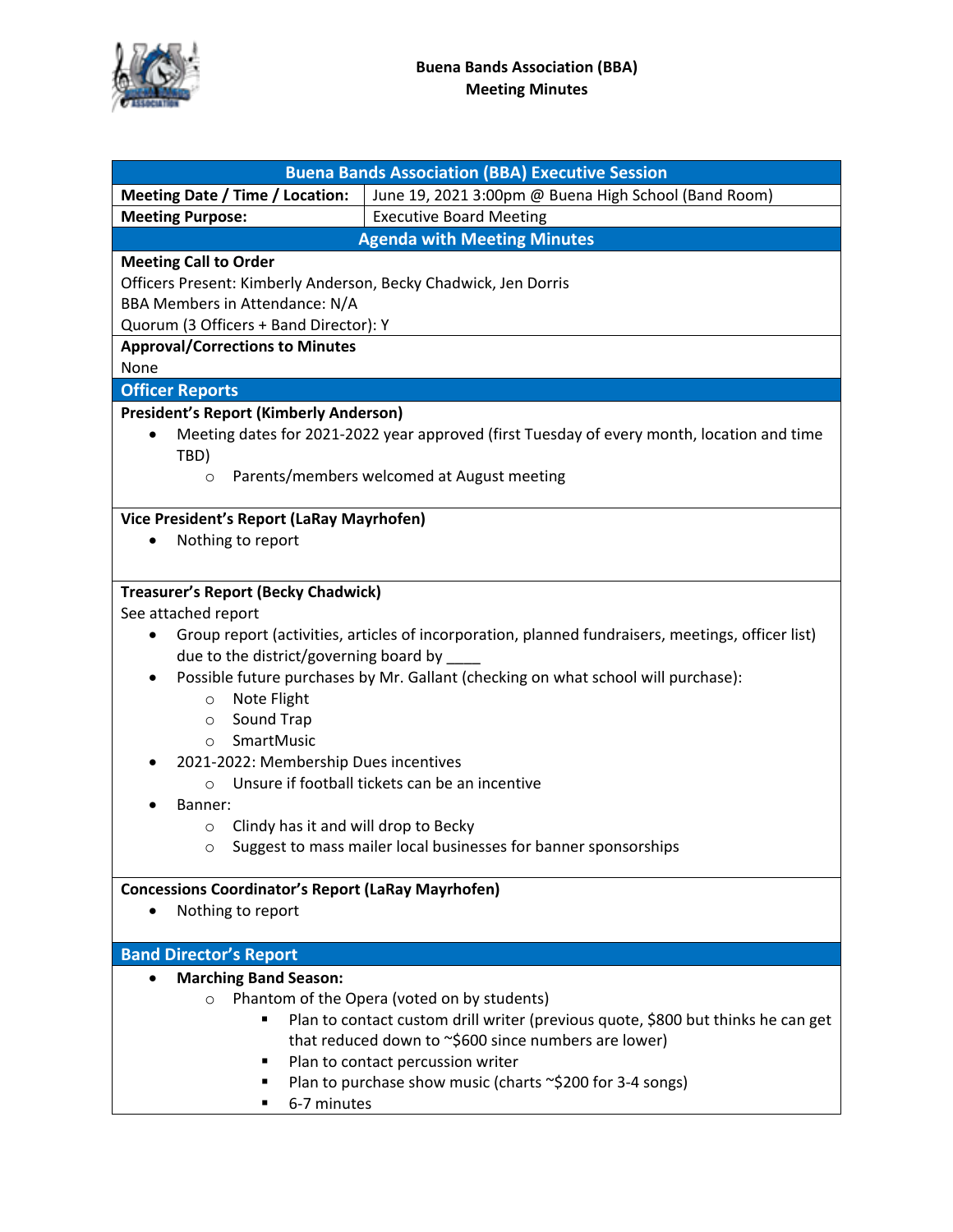|                          |                                                                                           |                    |                                                      |                                                                                                                                                     | <b>Buena Bands Association (BBA)</b> |                                                                                 |  |
|--------------------------|-------------------------------------------------------------------------------------------|--------------------|------------------------------------------------------|-----------------------------------------------------------------------------------------------------------------------------------------------------|--------------------------------------|---------------------------------------------------------------------------------|--|
| <b>Meeting Minutes</b>   |                                                                                           |                    |                                                      |                                                                                                                                                     |                                      |                                                                                 |  |
|                          |                                                                                           | $\circ$            | allowed):<br>г                                       | Calendar of Events: will distro within a week or two<br>10 Sep: Cienega<br>1 Oct: Mountain Pointe<br>8 Oct: Casa Grande                             |                                      | Home games (no feedback yet if we can attend away games; maybe a pep band if    |  |
|                          |                                                                                           |                    |                                                      | 22 Oct: Flowing Wells (Homecoming?)                                                                                                                 |                                      |                                                                                 |  |
|                          |                                                                                           |                    |                                                      | 12 Nov: Mountain View Marana (Senior Night?)                                                                                                        |                                      |                                                                                 |  |
|                          |                                                                                           |                    |                                                      | <b>ALIGNMENT</b>                                                                                                                                    |                                      |                                                                                 |  |
| Schedule                 |                                                                                           |                    |                                                      | 5A Southern                                                                                                                                         |                                      |                                                                                 |  |
| 03 Sep<br>7:00 pm        |                                                                                           |                    | <b>Barry Goldwater</b><br><b>Bulldogs</b>            | <b>Q</b> Barry Goldwater High School                                                                                                                | Freedom                              |                                                                                 |  |
| 10 Sep<br>7:00 pm        |                                                                                           |                    | Cienega<br><b>Bobcats</b>                            | Ruena High School                                                                                                                                   | Freedom                              |                                                                                 |  |
| 24 Sep<br>7:00 pm        |                                                                                           |                    | Sunnyside<br><b>Blue Devils</b>                      | <b>Q</b> Sunnyside High School                                                                                                                      | Freedom                              |                                                                                 |  |
| 01 Oct<br>7:00 pm        |                                                                                           |                    | <b>Mountain Pointe</b><br>Pride                      | <b>Q</b> Buena High School                                                                                                                          | Freedom                              |                                                                                 |  |
| 08 Oct<br>7:00 pm        |                                                                                           |                    | <b>Casa Grande</b><br>Cougars                        | Ruena High School                                                                                                                                   | Freedom                              |                                                                                 |  |
| <b>15 Oct</b><br>7:00 pm |                                                                                           |                    | Cholla<br>Chargers                                   | Cholla High Magnet School                                                                                                                           | Region                               |                                                                                 |  |
| 22 Oc<br>7:00 pm         |                                                                                           |                    | <b>Flowing Wells</b><br>Caballeros                   | Ruena High School                                                                                                                                   | Region                               |                                                                                 |  |
| 29 Oct<br>7:00 pm        |                                                                                           |                    | <b>Salpointe Catholic</b><br>Lancers                 | Salpointe Catholic High School                                                                                                                      | Region                               |                                                                                 |  |
| <b>05 Nov</b><br>7:00 pm | @)                                                                                        |                    | <b>Desert View</b><br><b>Jaguars</b>                 | <b>Q</b> Desert View High School                                                                                                                    | Region                               |                                                                                 |  |
| $12$ Nov<br>7:00 pm      |                                                                                           |                    | <b>Mountain View Marana</b><br><b>Mountain Lions</b> | Ruena High School                                                                                                                                   | Region                               |                                                                                 |  |
|                          |                                                                                           | $\circ$<br>$\circ$ | <b>Marching Band personnel:</b><br>2 baton twirlers  | 92 musicians + 16 guard = $108$<br>students who were not on Mr. Gallant's radar                                                                     |                                      | Hopeful musician numbers will increase (120) with connections to summer academy |  |
|                          |                                                                                           |                    | <b>Band Camp:</b>                                    |                                                                                                                                                     |                                      |                                                                                 |  |
|                          |                                                                                           |                    | $\circ$                                              | July 26 - 30: $9am - 4pm$<br>Students bring lunch (noon - 1pm)                                                                                      |                                      |                                                                                 |  |
|                          |                                                                                           | $\circ$            | Pizza<br>٠<br>٠<br>٠                                 | July 28 Lunch: set up 11:30am (not sure if we have to pre-package the meal):<br>Cookies<br>Capri Suns (cost effective)<br>Fruit: Cuties and bananas |                                      |                                                                                 |  |
|                          |                                                                                           | $\circ$            |                                                      | July 29 Parent Meeting: 3pm -4pm                                                                                                                    |                                      |                                                                                 |  |
|                          | July 30: Playing music for teacher first day walk-in (15 min gig)<br>$\circ$              |                    |                                                      |                                                                                                                                                     |                                      |                                                                                 |  |
|                          | BHS interim principal (Mrs. Young) planning on coming to band camp to speak to<br>$\circ$ |                    |                                                      |                                                                                                                                                     |                                      |                                                                                 |  |
|                          |                                                                                           |                    | group                                                |                                                                                                                                                     |                                      |                                                                                 |  |
|                          |                                                                                           |                    | <b>Competitions (tentative):</b>                     | "Parent Show": tentative date ~2 weeks into school year                                                                                             |                                      |                                                                                 |  |
|                          |                                                                                           | $\circ$            |                                                      | Walden Grove (date TBA)                                                                                                                             |                                      |                                                                                 |  |
|                          |                                                                                           | $\circ$            |                                                      | Sabino Canyon (date TBA)                                                                                                                            |                                      |                                                                                 |  |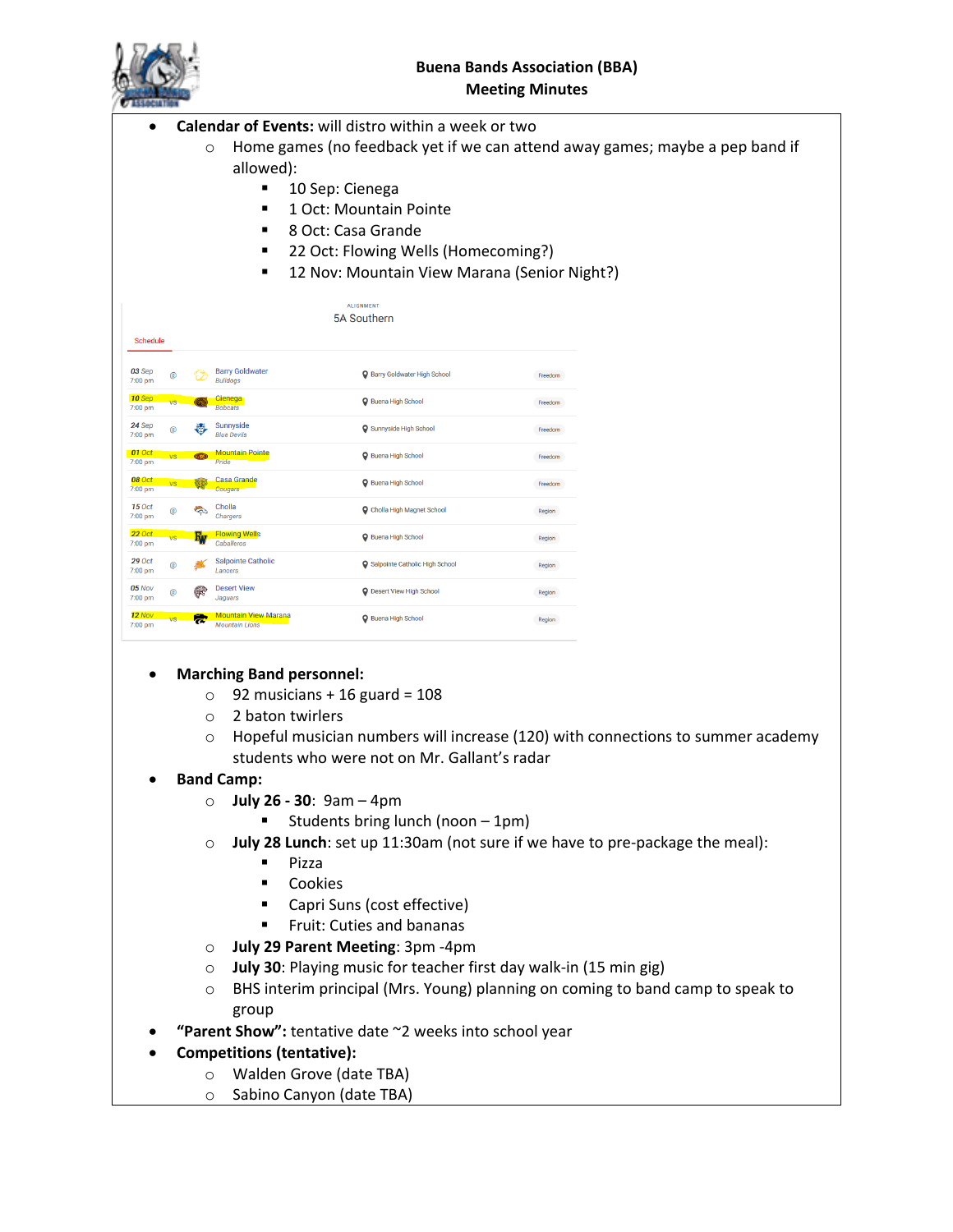

- o UA Band Day (tentative)
- o Circle back with Mr. Nieto; re: truck rental for competitions

#### • **Parades:**

- o November 11: Veteran's Day (Sierra Vista)
- o Holiday (Sierra Vista)
- o Fiesta Bowl (tentative)
- **Uniforms:**
	- o All uniforms are cleaned but have been sitting in a bag for the past year.
	- $\circ$  Possible dates: first 2 weeks of school (August  $2^{nd}$   $13^{th}$ ); goal to have everyone fitted by the 3<sup>rd</sup> week of August  $(16<sup>th</sup>-20<sup>th</sup>)$
	- o In the past we did a few evenings and a weekend
	- $\circ$  There are extra shoes that students may use (in almost new shape); parents will get info at band camp on where to purchase if needed
	- o Gloves: in the past BBA buys them and Gallant sells them; but now not a good idea so that can be a fundraiser

### • **Mass Band (tentative):**

- o Home game limitations may hinder this (possible dates):
	- 1 Oct: Mountain Pointe??
	- 8 Oct: Casa Grande??
- **Regionals Host (2nd semester**): unknown at this time
	- o In the past the BBA provided lunches (that is reimbursed by participating schools)
	- o Fresh is a good local caterer

### **Old Business**

#### **New Business**

- **Open BBA position:**
	- o Vice President
- **Show T-shirts/Hat:**
	- o Designer: Mr. Gallant; design within 1-2 weeks after his vacation
	- o Vendor: Wicked Limitz?
	- o Pricing (individual and package deal) for students and for parents to purchase for fundraiser
	- o ~\$10 shirt typical price @ cost (screen set-up fees ~\$75/screen)
	- o Custom done (not Wicked Limitz) ~\$16 hat price 3-part embroidered @ cost (velcro strap is cheaper); we can get away without 3 embroidered sections
- **Banner:**
	- o Designer: TBD
	- o Vendor (Past): Apache Signs
	- o Pricing: TBD
- **Fundraiser Ideas:**
	- o Show shirts/hat (BBA)
	- o Gloves fundraiser (BBA)
	- o Offloading old show shirts for donations (BBA)
	- o Parent donation "if you don't want to fundraise letter" (BBA)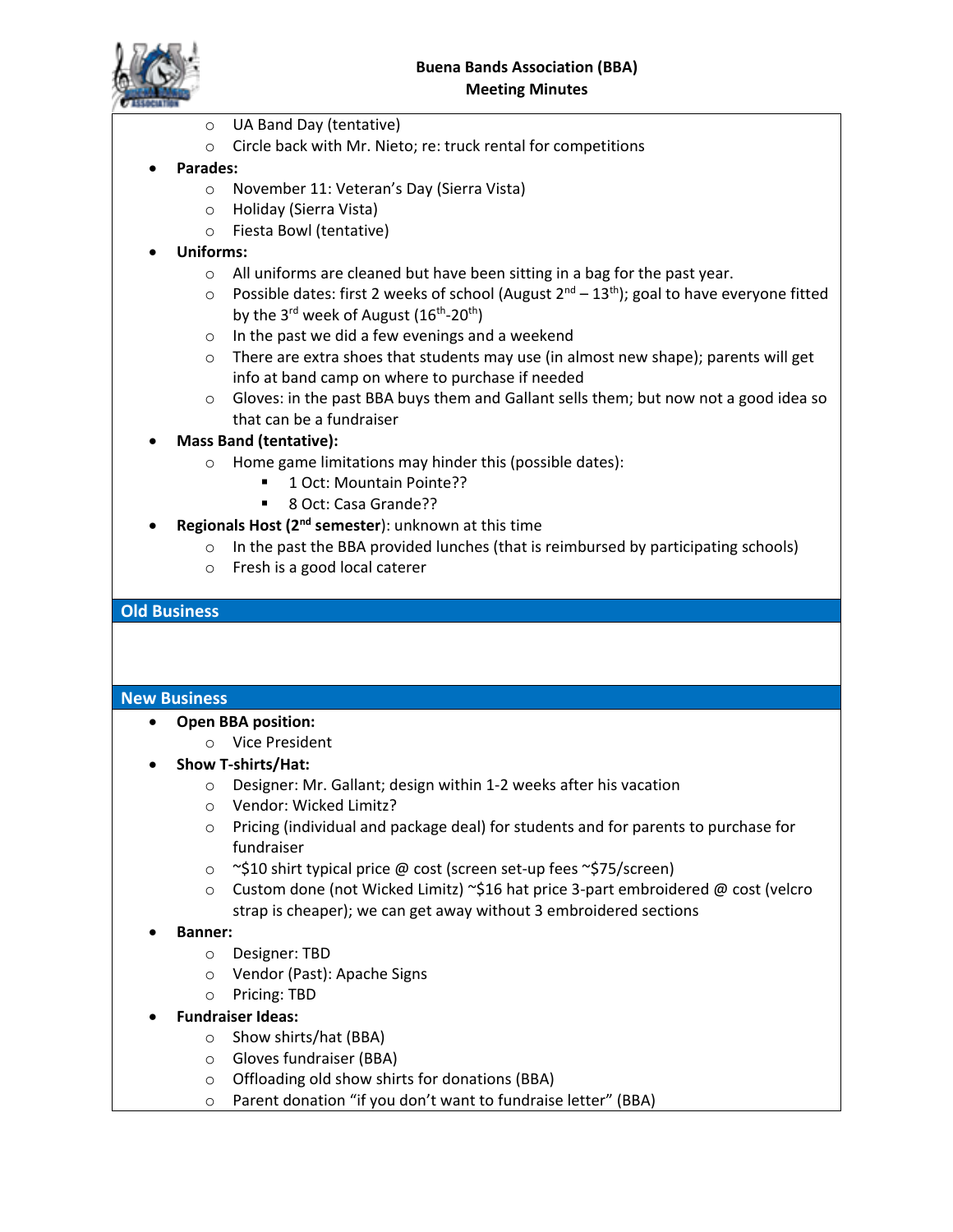- o Vinny's Tip Night (BBA)
- o FanCloth (Mr. Gallant)
- o Holiday greens (Mr. Gallant)
- o Banner for games: send out mass mailer to local businesses (BBA)
- o Student portraits (BBA);
- o BBA Membership for scholarships (BBA)

#### • **Volunteers needed**

- o Sewing/fitting uniforms
- $\circ$  Serving pizza lunch at band camp July 28<sup>th</sup> 11:30am set up (waiting on feedback on what we can provide for lunch: "pre-packaged" or buffet line as before).
- o Unsure of Klein Center concession stand opening
- o Snack parents for home games

#### **Adjourned**

#### **Next Meeting:** July 6, 2021

#### **Upcoming Meeting Reminders Booster Member Meetings**

- July 6, 2021
- August 3, 2021; 3pm in Band Room
- September 7, 2021

## **Upcoming Key Event Reminders (Next Three Months)**

| <b>June 2021</b>                             | <b>July 2021</b>                                | August 2021               |
|----------------------------------------------|-------------------------------------------------|---------------------------|
| 1: SVUSD Board Mtg                           | 1: New BBA fiscal year start                    | 2/3: Teacher duty days    |
| 1/2/3: Drum Line Camp                        | 6: SVUSD Board Mtg @6pm                         | 3: SVUSD Board Mtg        |
| $#1$ (noon-5pm)                              | 12: First day for 10 mo. employees              | 4: First day for students |
| 4/5: Virtual Leadership                      | 16: Summer Enrichment Academy Ends              | 17: SVUSD Board Mtg       |
| Camp                                         | 20: SVUSD Board Mtg                             |                           |
| 7: Summer Enrichment                         | 21/22/23: Drum Line Camp #2 (9am-4pm)           |                           |
| Academy Start                                | 26/27/28/29/30: Band Camp (9am-4pm)             |                           |
| 15: SVUSD Board Mtg                          | 26: Band Camp Leaders/Fresh/Soph                |                           |
| 30: BBA fiscal year end<br>27: Band Camp All |                                                 |                           |
|                                              | 28: Band Camp All<br>$\bullet$                  |                           |
|                                              | 28: Band Camp Pizza lunch @11:30am<br>$\bullet$ |                           |
|                                              | 29: Band Camp All                               |                           |
|                                              | 29: Parent Meeting @3pm<br>$\bullet$            |                           |
|                                              | 30: Teacher walk-in performance                 |                           |
|                                              | (7:30am-8:15am)                                 |                           |
|                                              | 30: Teacher duty day                            |                           |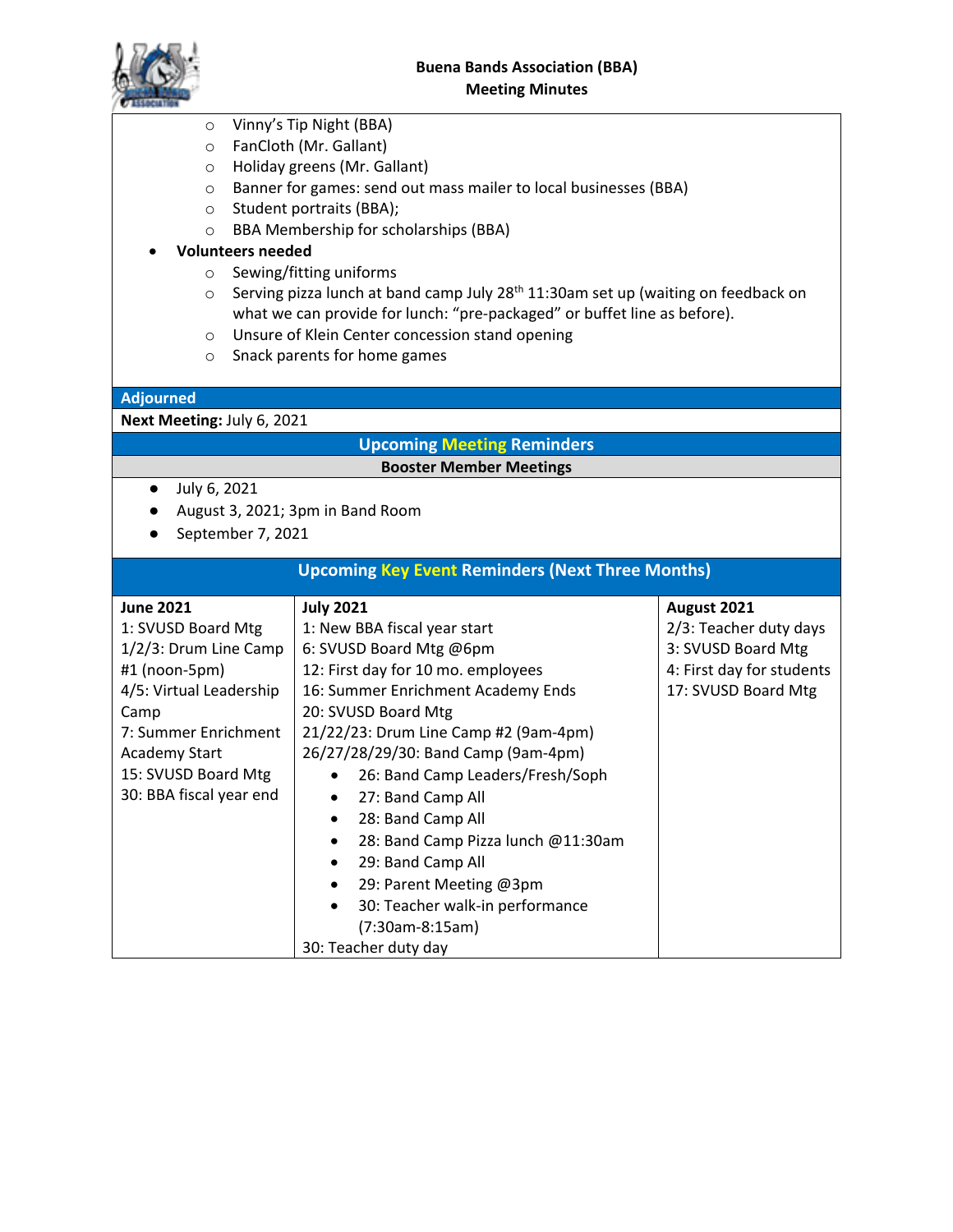# 06.21.2021 **Buena Bands Association**

**Snapshot of Funds**

**Report Name** Treasurer's Report

**Director** Brad Gallant

**Club President** Kimberly Anderson

**Prepared By** Becky Chadwick Beginning balance as of 05/07/2021: \$19,191.23

Total Credits: +\$538.68

Total Debits: -\$152.42

Ending balance as of 06/21/2021: \$19,577.49

## **Transactions Summary**

| <b>Date</b> | <b>Description</b>                                                                                   | <b>Amount</b> | <b>Running</b><br><b>Balance</b> |
|-------------|------------------------------------------------------------------------------------------------------|---------------|----------------------------------|
| 05/07/2021  | <b>Beginning Balance</b>                                                                             |               | \$19,191.23                      |
| 05/18/2021  | Check 1149 LaRay Mayrhofen<br>\$18.42 Staples, copies for<br>scholarships                            | $-$18.42$     | \$19,172.81                      |
| 05/24/2021  | Credit-Amazon Smile \$92.56                                                                          | \$92.56       | \$19,265.37                      |
| 05/26/2021  | <b>Check 1148</b><br>Instrumentalist awards LLC                                                      | $-$ \$134.00  | \$19,131.37                      |
| 05/28/2021  | <b>Deposit at Bank-</b><br><b>MOD Pizza Fundraiser \$188.03</b><br>Panda Express Fundraiser \$129.58 | \$317.61      | \$19,448.98                      |
| 06/08/2021  | <b>Deposit from PayPal</b><br>\$35.00 Membership Dues                                                | \$33.93       | \$19,482.91                      |
| 06/15/2021  | Deposit at Bank<br>Panda Express Fundraiser \$94.58                                                  | \$94.58       | \$19,577.49                      |
| 06/21/2021  | <b>Ending Balance</b>                                                                                |               | \$19,577.49                      |

NOTE: Amounts Verified and checked on 06/21/2021

# **Buena Bands Association**

**Tel** (919) 935-4823 **BuenaBandAssociation@gmail.com**

P.O. Box 1764 Sierra Vista, AZ 85636